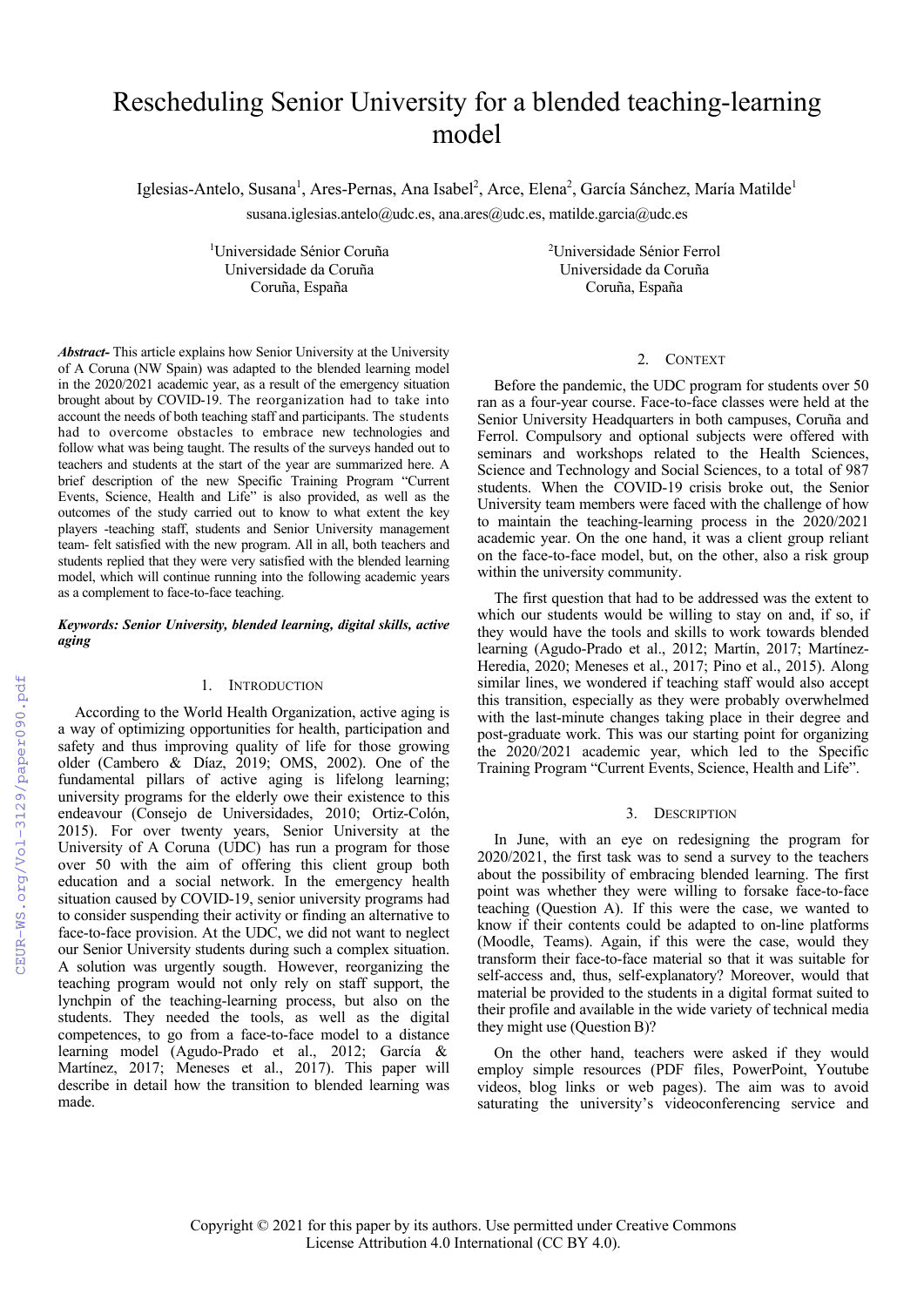dodging connectivity and reception issues that might arise (Question C). Staff members were also asked if they would keep open, as far as possible, lines of communication with the students (tutoring on-line) (Question D). The last point was, if in the case of being able to return to the classroom throughout the academic year- which never happened- would they be willing to attend both on-line and face-to-face classrooms (Question E)? Figure 1 shows the percentage of teachers who responded positively to all items.



Once it could be seen how many teachers responded favourably to the proposals (over 85% for all items), the next step would be to carry out a survey among the students. We wanted to see if they would be willing to stay with the Senior program under the new circumstances and which tools they would have at their disposal. They were asked if they were indeed willing to continue studying through blended learning during the pandemic; which devices -such as a laptop, tablet or tabletop computer- they could use to go on-line; whether they had sufficient connectivity to follow on-line classes; which operating system they used (Windows, Apple or shareware); and, finally, if they wanted to take part in training to acquire the competences needed to follow this kind of teaching.

74% of students claimed they were willing to participate in the blended program. Of these, 63% had a laptop with Windows, 36% had a tablet and only 1% had no more than a mobile phone to follow the program. In terms of operating systems, 75% relied on Windows. One point did stand out over others in the survey: 95% of the students expressed an interest in doing some kind of training that would allow them to acquire the competences they needed to handle the Virtual Campus and Teams and, therefore, keep up with their learning.

As for their connection to Internet, Figure 2 reveals that 86% of the students who responded had no problems connecting and around 12% had limited data.

## **Figure 2:** Pie chart: student response to question: "Can you connect to Internet?"

Given the response of both teachers and students was so positive, the decision was made to reorganize the Senior University teaching and to create a new Specific Training Program, "Current Events, Science, Health and Life", combining on-line subjects from Monday to Wednesday with face-to-face lectures on Thursday and Friday. The latter would help ensure that social contact could be maintained, but attendance numbers were kept low according to health and safety regulations. Table 1 provides the subjects taught through Teams in each term.

So that the students could overcome any technological obstacles and keep up with classwork, Information Technology (IT) staff were encouraged to run workshops for small groups in July and September 2020. Thus, students learned how to read emails, connect trough Teams and access the materials on the Virtual Campus.

### **Table 1.** *On-line subjects* CORUÑA CAMPUS

| <b>FIRST TERM</b>                                  | <b>SECOND TERM</b>                                                                            |
|----------------------------------------------------|-----------------------------------------------------------------------------------------------|
| Cities of knowledge                                | Studying crime in a global<br>world                                                           |
| Economics before, during<br>and after the pandemic | Psychological strategies for<br>dealing with stress<br>and<br>having a better quality of life |
| Challenges for<br>contemporary society             | relations:<br>Human<br>a<br>philosophical perspective                                         |
| Modern science                                     | Health education                                                                              |

| <b>FIRST TERM</b>                                  | <b>SECOND TERM</b>                              |
|----------------------------------------------------|-------------------------------------------------|
| Aesthetics and engineering                         | Health education                                |
| Literature through texts, art,<br>cinema and music | Classics on political thought:<br>a modern take |
| Current events and law                             | Introduction to navigation.<br>Nautical charts  |
| Social psychology                                  | Nature and society                              |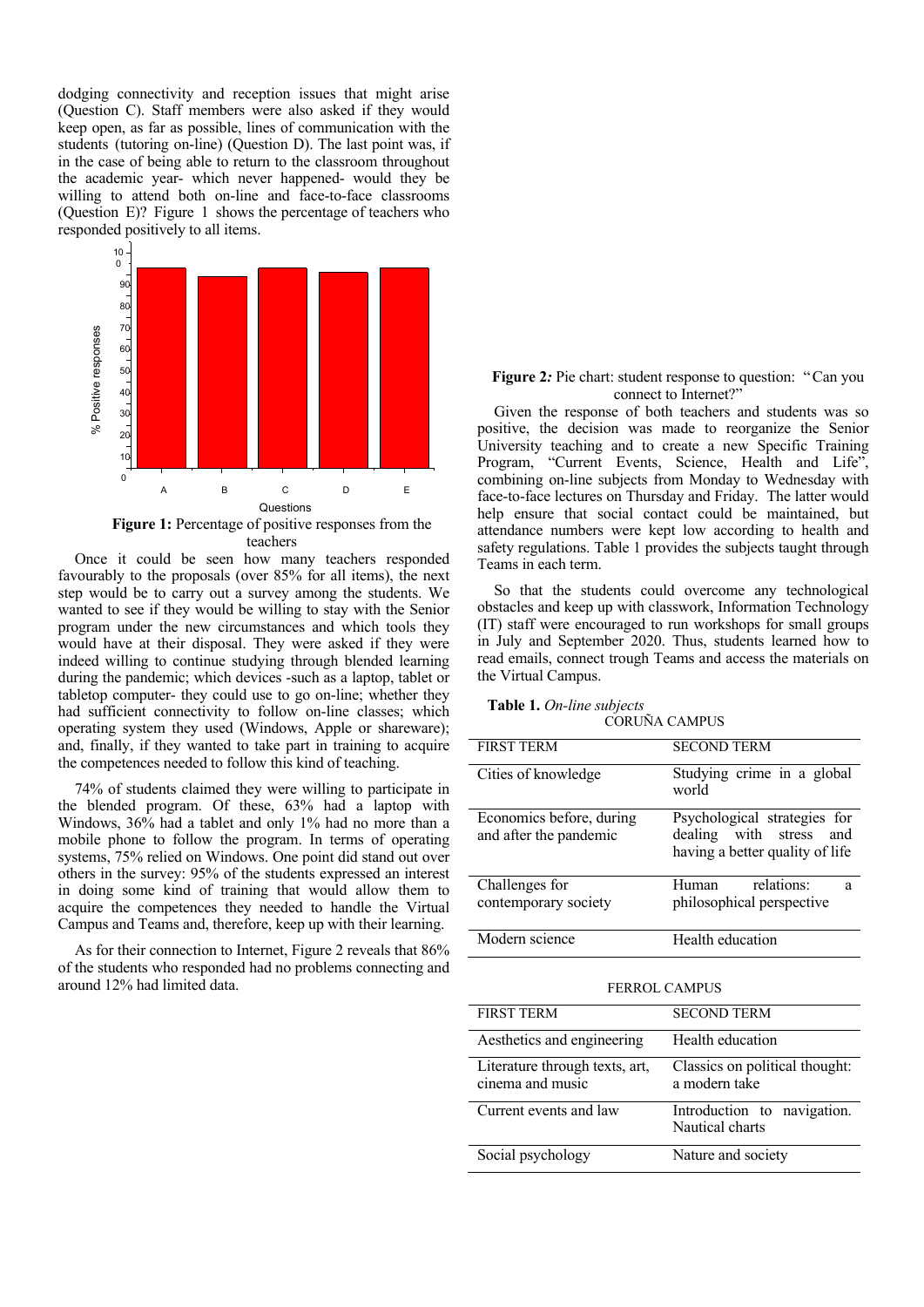A series of infographics and video tutorials were prepared by the Senior University team. The students who faced the greatest difficulties received private tutorials throughout the year. Table 2 provides an overview of all the tools and measures designed to support the students as they adapted to the on-line mode.

Putting paid to any stereotypes about the older population being tech shy, by late October 2020, these students were able to follow on-line teaching, participate in the debates proposed by the teachers on Teams and consult materials on the Virtual Campus. To put it more clearly, they had obtained the basic digital competences needed to follow Senior University on-line teaching; these will be explained in the results section. As mentioned earlier, the on-line content was complemented with face-to-face lectures for a limited audience. These lectures were organized in such a way that all students could attend a lecture at least once a month. Those who were less concerned about being in an enclosed space could still maintain the social contact at the Senior University. For their classmates who did not want to take the infection risk, two spaces were provided on the Virtual Campus: called Conferencias USénior in Spanish, one for each campus, Coruña and Ferrol. Recordings of the lectures were uploaded into those spaces so that any enrolled student could enjoy them. Figure 3 shows a screenshot of the organization of the lectures in the Virtual Campus.

# 4. RESULTS

At the end of the academic year, a survey was carried out on the students in which they were asked about the teaching of each of the staff members who had taken part in the blended learning project. Among other points, they were asked about the on-line sessions, the materials, their interest in the subject and the methodology used.

|  |  |  | Table 2. Tools and measures to support students |  |
|--|--|--|-------------------------------------------------|--|
|--|--|--|-------------------------------------------------|--|

| <b>MEASURES</b>                                                  | <b>OBJECTIVE</b>                                                                                 |  |  |
|------------------------------------------------------------------|--------------------------------------------------------------------------------------------------|--|--|
|                                                                  | Handling email                                                                                   |  |  |
| Group training (July and<br>September)                           | Connecting up and using<br>Teams (turning on camera,<br>microphone, raising hand,<br>using chat) |  |  |
|                                                                  | Consulting materials<br><sub>on</sub><br>Virtual Campus                                          |  |  |
| Individual tutorials (until<br>late October or even all<br>year) | Reaching the students with<br>most difficulties                                                  |  |  |
| Video tutorials                                                  | Applying what was learnt in<br>IT (Teams, Virtual Campus,<br>$etc.$ )                            |  |  |
| Infographics                                                     | Consulting main websites:<br>UDC, Senior University                                              |  |  |
|                                                                  | Handling Teams                                                                                   |  |  |
|                                                                  | Accessing email                                                                                  |  |  |
|                                                                  | Enrolling                                                                                        |  |  |

 Figure 4 provides the results related to how satisfied students were with the teaching work in one of the two

campuses, Ferrol. 61 students replied. It is possible to see that, in global terms, both the teachers and the blended learning model were favorably assessed.

In the survey, the students made it clear which difficulties they found at the beginning with on-line classes:

Getting hold of and setting up the hardware (computer, tablet, …). In this sense, family members played a crucial role, as did the IT staff, who, at times, gave advice on what to buy. As mentioned earlier, there were very few students without resources.







**Figure 4***:* Results on satisfaction with teaching

- Installing and activating the necessary software (operating systems or applications and so on). Here, it was clear how the initial training and IT classes played a key role in supporting the students.
- Getting to grips with Teams. At first, they had difficulty getting into the class from both the calendar and the link. Carrying out basic functions within the application, like switching the camera and microphone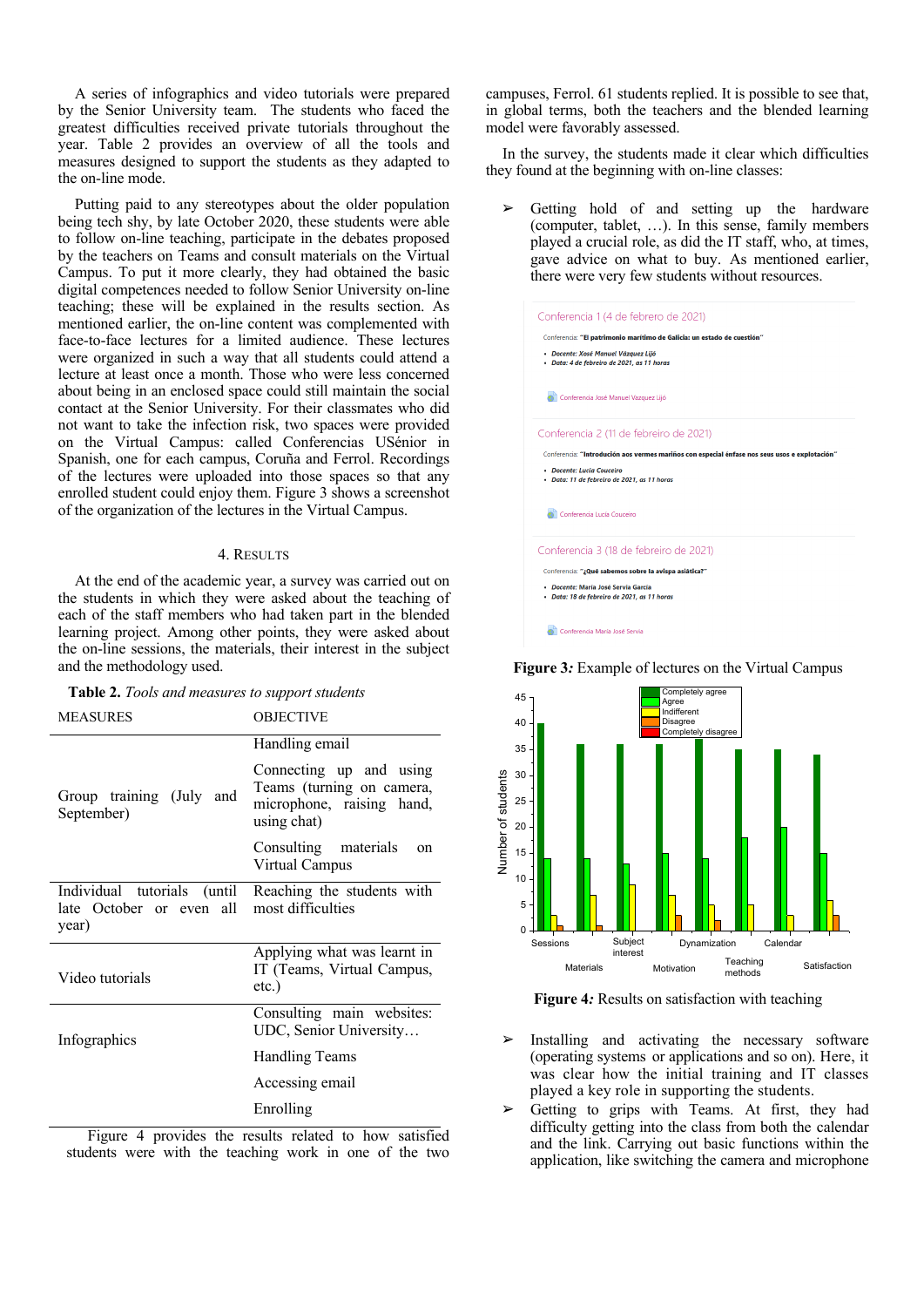on and off proved problematic. Again, thanks to the initial training and individualized ongoing tutorials in October, almost all of the students could work unfettered.

➢ Contacting teachers and classmates during the class perhaps caused the greatest difficulty. It took time for them to get used to raising their hand to intervene, as well as to keeping microphones and cameras switched off. Habits only came with practice; at first, everyone wanted to intervene at the same time.

The survey also asked the students about any technical and learning issues they would be interested in during the following year (Figure 5). Out of the 147 respondents from both Coruña and Ferrol campuses, only a few specified a technical point. In particular, 45 wanted support with accessing Virtual Campus materials. However, it is important to add here that what certain students thought was their inexperience in using that platform, was in fact the result of a teacher forgetting to upload the videos for classes on the Virtual Campus.

Other concerns had to do with using software, handling Teams and accessing mail. A relatively low number of students (between 15 and 20) requested support for the next academic year; the rest did not mention having difficulties.



**Figure 5***:* Need for improvement identified by students for 2021/2022 academic year

Further feedback came from the teachers who carried out observations and the comments made by the students themselves on the surveys. This helped identify the following digital competences acquired by the participants in Senior University:

- Being able to source and organize digital information for the various subjects, and to determine if it is relevant and useful.
- Being able to communicate, interact, participate and collaborate with other learners and staff on digital platforms and with related tools.

What becomes obvious is that being digitally competent entails developing other bodies of knowledge, skills and attitudes that still lie outside of their reach, such as the creation of digital contents or the cybersecurity (personal safety, data protection, and safeguarding their identity). Another ability is to make decisions about and choose digital tools they need to use. These digital competences will be honed in the IT workshop the next academic year so that the Senior University students become even more competent users of digital resources.

Meetings were held among the teaching staff and the Senior University team. These confirmed that both sides were satisfied with the results obtained over the academic year. A great effort had been made by the teachers, in adapting their materials to an on-line format, and by the management team, in organizing the blended learning infrastructure. Nevertheless, both sides feel that it was worth it due to the fact that the students had acquired digital competences so that the teaching-learning process could continue. Moreover, the two agents could go along with the learners in this emergency health situation. An effort had also been made by the IT teachers in providing training sessions and on-line tutorials, but they also positively recognized the capacity of the students to adapt in this transition to blended learning.

### 5. CONCLUSIONS

From this experience of providing blended learning during the 2020/2021 academic year to the Senior University students at the University of A Coruna, one can draw positive conclusions. And this, despite the fact that both teachers and students had initially faced difficulties and the learners found it challenging to acquire the necessary digital competences

The students felt they were not left unaccompanied and inactive during such a complicated academic year. Moreover, the pandemic offered an excellent opportunity for them to take the leap towards the new technologies and incorporate them into their daily lives. For them, the computer offered a window onto the world of culture, knowledge and social relations; a window that might have been kept closed in other circumstances.

If this situation had not occurred, the students may not have made this transition. Even though they had IT classes covering Word, Excel or web pages, they may not have felt compelled to receive training on such useful on-line communication tools to keep in touch with family members who live in other places, to access cultural information or go on virtual visits to museums and concert halls, closed in their hometown. The pandemic was a cloud with a silver lining.

Moreover, the experience challenged many of the stereotypes associated with this cohort. Not only had they adapted to new technologies, they had done so surprisingly quickly.

Although the following academic year will see a return to face-to-face provision, an on-line program will also run for those who do not wish to go back to the lecture hall or who wish to stay on-line. IT classes will be offered to those who want to continue improving their digital competences. What is certain is that the digital competences acquired in the previous academic year will be invaluable to our students, not only in the teaching-learning process, but in their lives in general.

## ACKNOWLEDGEMENTS

The authors would like to thank the Vice-rectorate for Academic Planning and Teaching Innovation for awarding us with a second prize for the video presentation: "Senior University: Overcoming barriers and stereotypes in times of COVID" presented in *La nueva normalidad académica: lecciones aprendidas y retos de futuro. V Jornadas de Innovación Docente en la UDC* (A Coruña, May 2021).

### **REFERENCES**